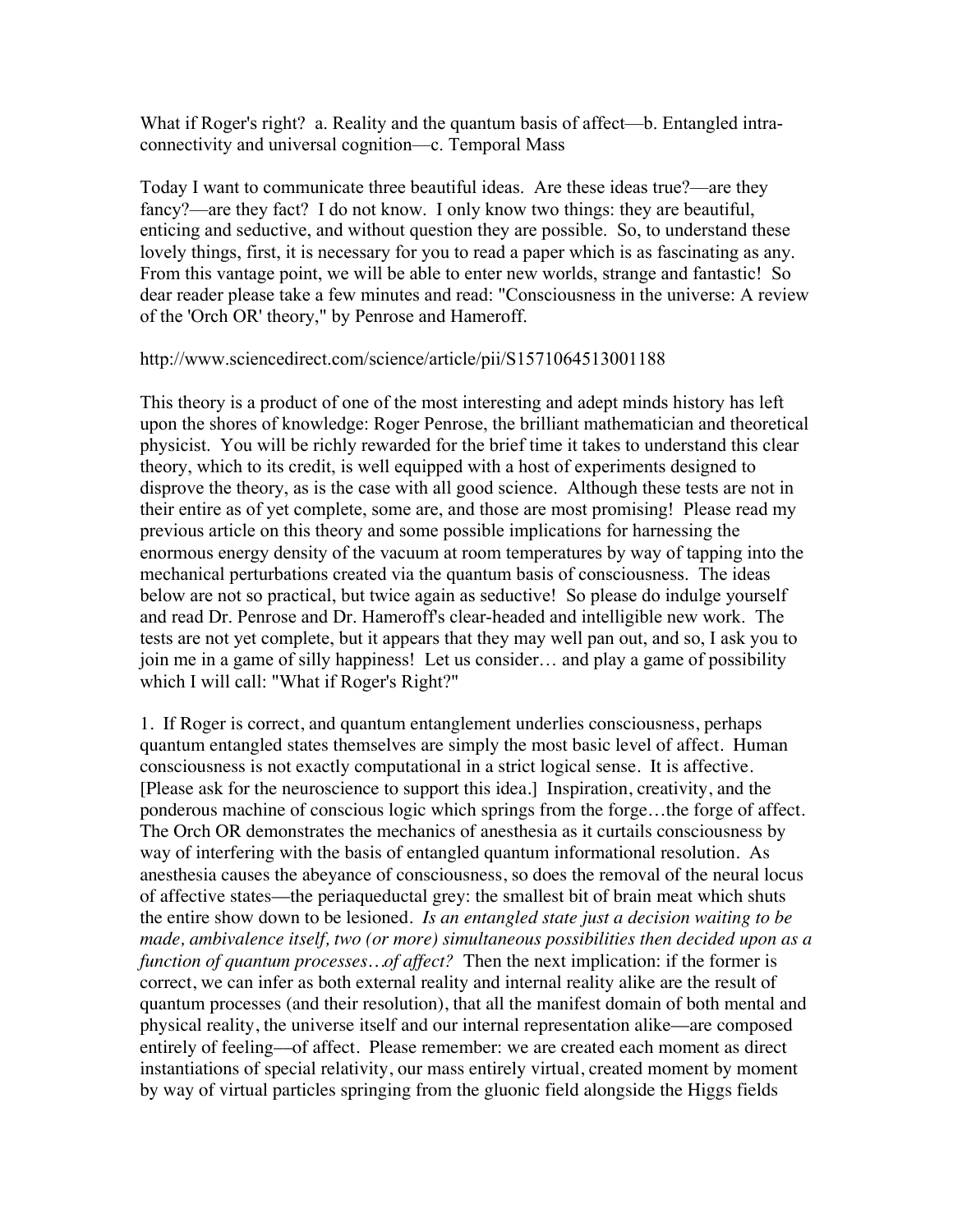contributions to our mass, so one might rightly state––that the entire of reality both mental and physical is a piece of "affective holography." All things, are composed of one thing––the resolution of quantum processes––Feeling. The universe itself… is affect. How impossibly silly and delightful! Who knows…perhaps it is even true?

2. Imagine if you will, that entangled states are as is theorized by some, a valid truth which extend over vast distances. Then…

The external interference necessitating informational isolation in hydrophobic pockets is irrelevant, and a means of universal connectivity is established akin to the microtubules acting to connect the human mental system together. (Dr. Penrose himself may disagree with this last point, however, new research supports the possibility: http://planetsave.com/2014/03/28/quantum-entanglement-experiment-proves-nonlocality-for-first-time-will-permit-multi-party-quantum-communication/). The vacuum itself, so dense with energy *in constant flux* is the factor creating resonance, so––as the mass of the intra-connected system is inverse to the time length of wave-function collapse––that collapse is super rapid, and, the implication is that the "mind" created will have a near infinite sampling-rate/frequency in the quantum processing created, and so, be nearly instantaneous in its knowledge BOTH BACKWARD AND FORWARD IN TIME. There it is! Perhaps we have found it––Universal cognition? What fun! How impossibly silly and wondrous… who knows…perhaps it is even true?

3. If Roger is right, and, we do actually demonstrate a bidirectional relation with time, and temporal order is in fact quantum, the result being a linear facade, we are but dual in nature, a thought and resolution gathered from TWO directions in time all at once—then– –the following can be asserted: we create the future and present by function of temporal cancellation from both ends. Think of us as objects which gather event outcome probabilities by way of temporal exploration and seeding. We move simultaneously both backward and forward in time (remember the 'Orch OR' 500 ms window of bidirectional temporal quantum motion), so, we are as Johnny Appleseed who goes into a town and finds he has already planted the tree, and may recline in its shade. We seed the future in the present via two-way motion through time. Weird, huh? Now, if you can handle that, the next comes as follows: the implication is that we actually change the probability outcomes of future events! Time is change…nothing more or less, so, we can say such an object exerts, "Temporal Mass." It creates its own space-time. It *changes* probabilities by making unlikely events likely. Two object types, then, demonstrate this function. 1. Objects of great physical mass…black holes create improbable events all the time…light can not escape, time is absent in them, negative energy density is ascribed to them–– impossible stuff! Also, 2. self-aware/conscious entities do as well! We can create new thoughts, and *literally change the probabilities*…change the future…we possess temporal mass… some more, some less. Think of something likely, and you have little such mass…imagine your mom dead, or your friends well, and as these events will probably happen at some time, you demonstrate low Temporal Mass. Think outside of the dull pain and reaction of our sorry lot, and behold––temporal mass! New thoughts, create new worlds––literally. Specifically: *Temporal mass is the ability to increase the*